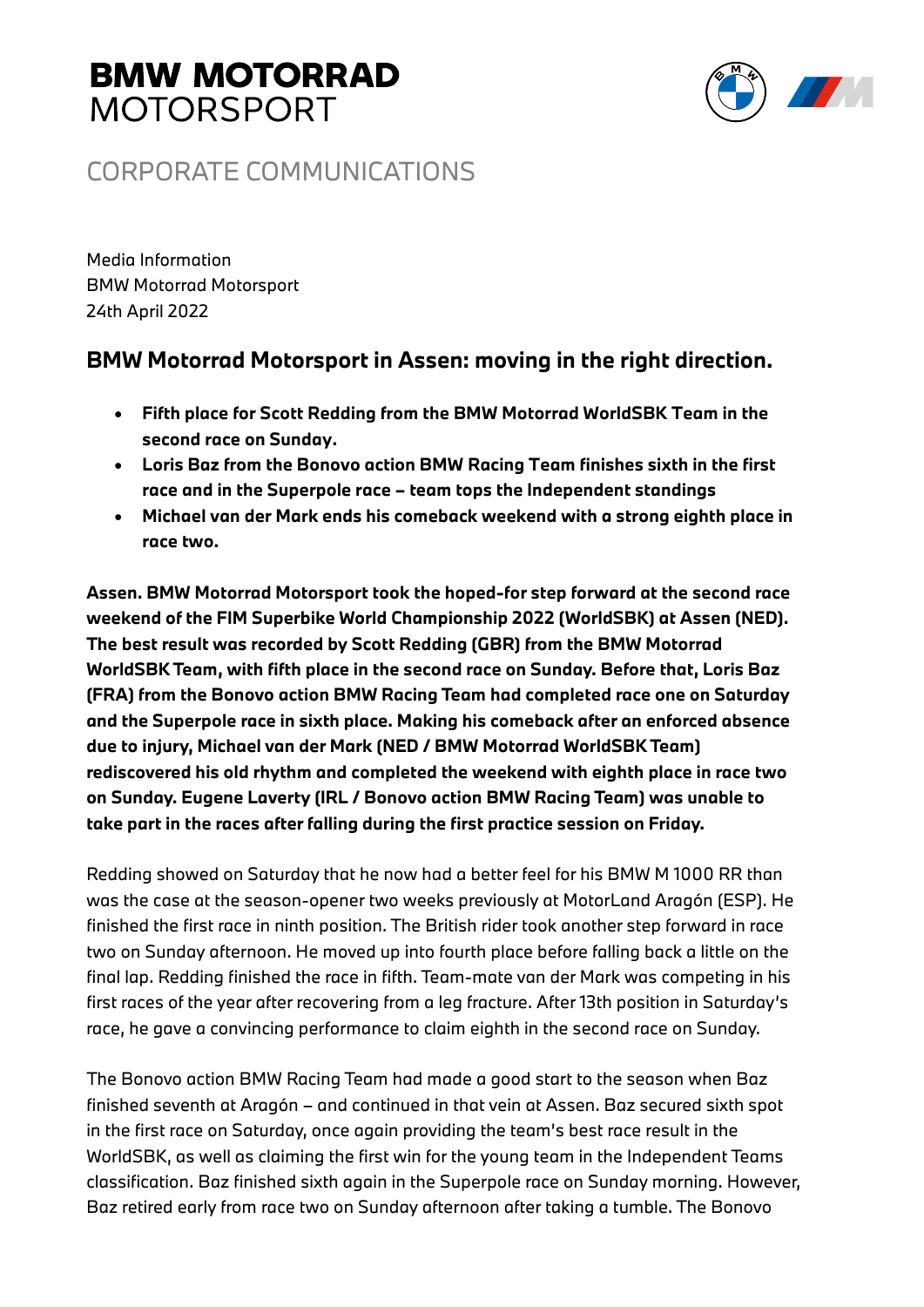

### CORPORATE COMMUNICATIONS

action BMW Racing Team continues to top the Independent standings nonetheless. Baz's team-mate Laverty was forced to follow the races from the sidelines. After his fall in the first practice session on Friday, severe swelling in his right forearm meant that he was unable to safely control his motorbike.

The third round of the WorldSBK season 2022 will take place from 20th to 22nd May at Estoril, Portugal.

### **Quotes after the Assen races.**

**Marc Bongers, BMW Motorrad Motorsport Director:** "A positive trend was there for all to see, especially today. Of course, some rivals failed to finish, but fifth place for Scott Redding and a very respectable eighth position for Michael van der Mark are results that we can build on. Hats off to Michael for this performance. Unfortunately, Loris Baz fell in race two. He recorded very good results once again in race one and in the Superpole race. Saturday was not an easy day. We were unable to find the right set-up for Scott and Michael was still finding his way back after his injury break. However, we improved as the weekend progressed. Scott now definitely feels better and has a better understanding of the motorbike. It was also a big shame that Eugene was unable to race after his fall on Friday. He will be back strong at Estoril. Overall, it was another weekend of mixed feelings, but we will take these positive race results to the next round and continue in this direction at Estoril."

### **Scott Redding, BMW Motorrad WorldSBK Team (SP: 13 / R01: 9 / SP Race: 11 / R02: 5):**

"In race two there was the crash between Jonathan and Toprak in front and the pace slowed down a little bit. That gave me the chance to get back into the group and then I was just hanging in, giving pretty much 110 per cent every lap to be there. I think you can also see it if you watch the race that I was trying everything. Then in the last three, four laps, I got a hole in the tyre on the right side so I had no grip. That was sad really because I feel that I deserved the fourth place because I really rode hard and good. But it's okay. To finish with a top-six result – it was P5 then due to another rider's penalty – I am happy with that. But we still need to do more. I am riding on the limit and I am still 15 seconds behind in a race that felt good for me. We can be happy that we had a good result for us but we still need to work, that is the main thing for me. I want to win. This for me is okay, but it is not what I want and I think we can get there. Hopefully we can find something that can give us half a second – that is what we are looking for in general to make the next step."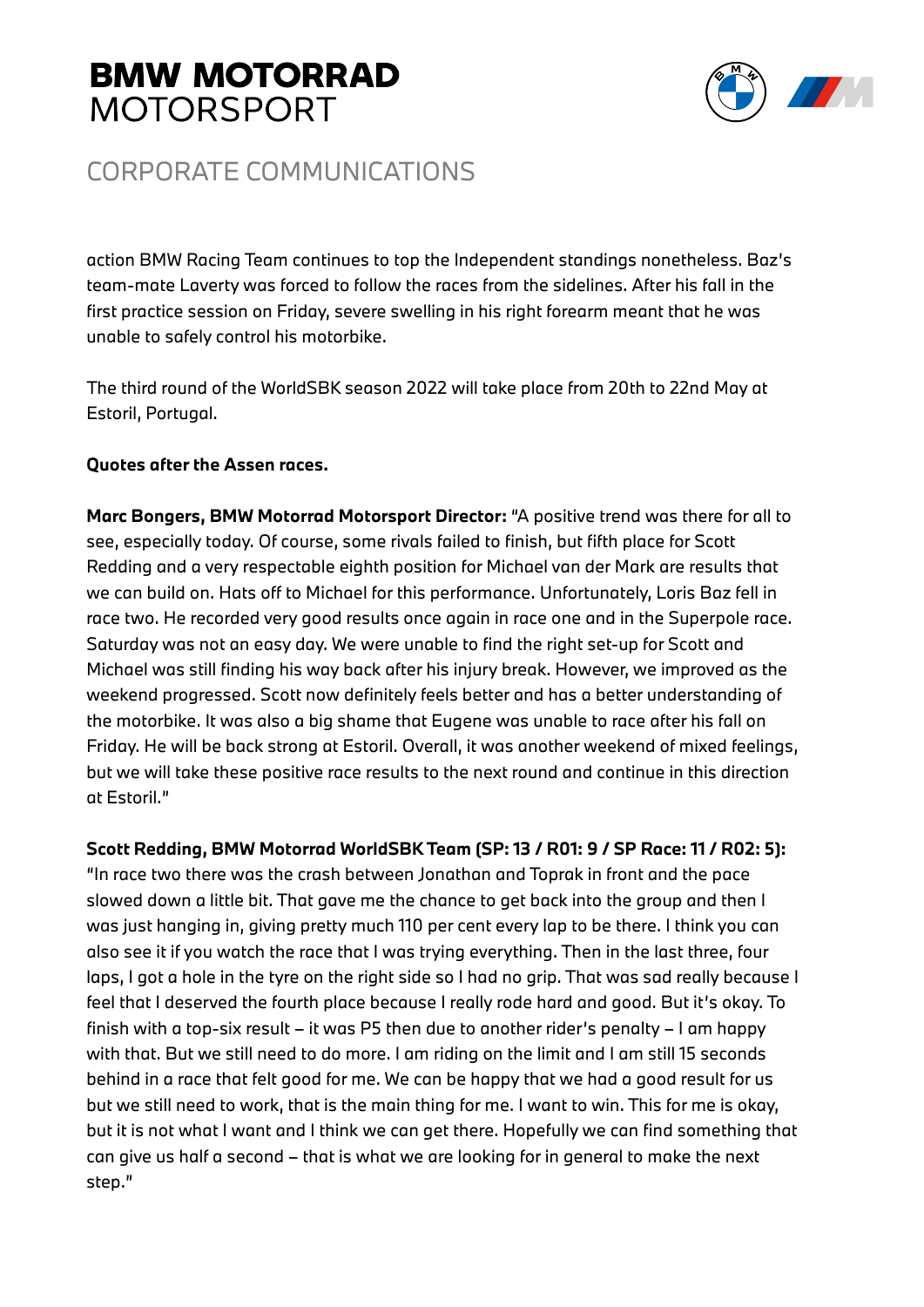

### CORPORATE COMMUNICATIONS

**Loris Baz, Bonovo action BMW Racing Team (SP: 7 / R01: 6 / SP Race: 6 / R02: DNF):** "It was of course great to finish sixth in yesterday's first race. Also the Superpole race was good despite the fact that I made a terrible start. I was 15th in turn one but managed to come back to sixth. It was really fun race, a really aggressive one. That was good and I secured sixth on the grid for race two, but it was again a really difficult start; we struggle a lot to launch the bike at the moment. I lost the rear going into turn one, touched Nozane and he crashed while I went straight. I am really sorry for him because that is a kind of thing I of course don't like. Then I was last so I was pushing hard to come back and I lost the front in a fast turn. But that's how it it. I am sorry for the team and the guys but I was trying hard to bring the bike back into my group where I was fighting all weekend. It's a shame but overall I am happy with the hard job we have been doing all weekend and how I was riding the bike. We need to solve some things again to improve for Estoril but, yes, we try again next time!"

**Michael van der Mark, BMW Motorrad WorldSBK Team (SP: 15 / R01: 13 / SP Race: 15 / R02: 8):** "I am really happy with the weekend. Yesterday and in today's Superpole race it was about getting back into the rhythm. I knew that I did not have the speed to fight in the top ten. Then in race two I had a good pace, a lot better than yesterday and I had some nice battles. I was in a group with Vierge and Mahias and in the last two laps I was able to pull away a little bit from them so I finished eighth. I am really satisfied with this weekend. We came without any expectations, we just wanted to ride the bike. I think I have never been so happy with a 13th and a eighth place."

**Eugene Laverty, Bonovo action BMW Racing Team (DNS):** "I'm very disappointed to have to watch the races from the sidelines after my mistake in FP1. I tried to ride again in FP3 but it was clear that I had no power in my right arm to ride safely. My team have been very supportive and that motivates me highly to return to Estoril at 100%. Thank you also to the marshals and medical staff who do a top job here at Assen. I was always in good hands."

#### **Media Contact.**

**Benedikt Torka**  Spokesperson BMW Motorrad Motorsport Phone: +49 (0)151 – 601 32455 E-mail: benedikt.torka@bmwgroup.com

#### **Media Website.**